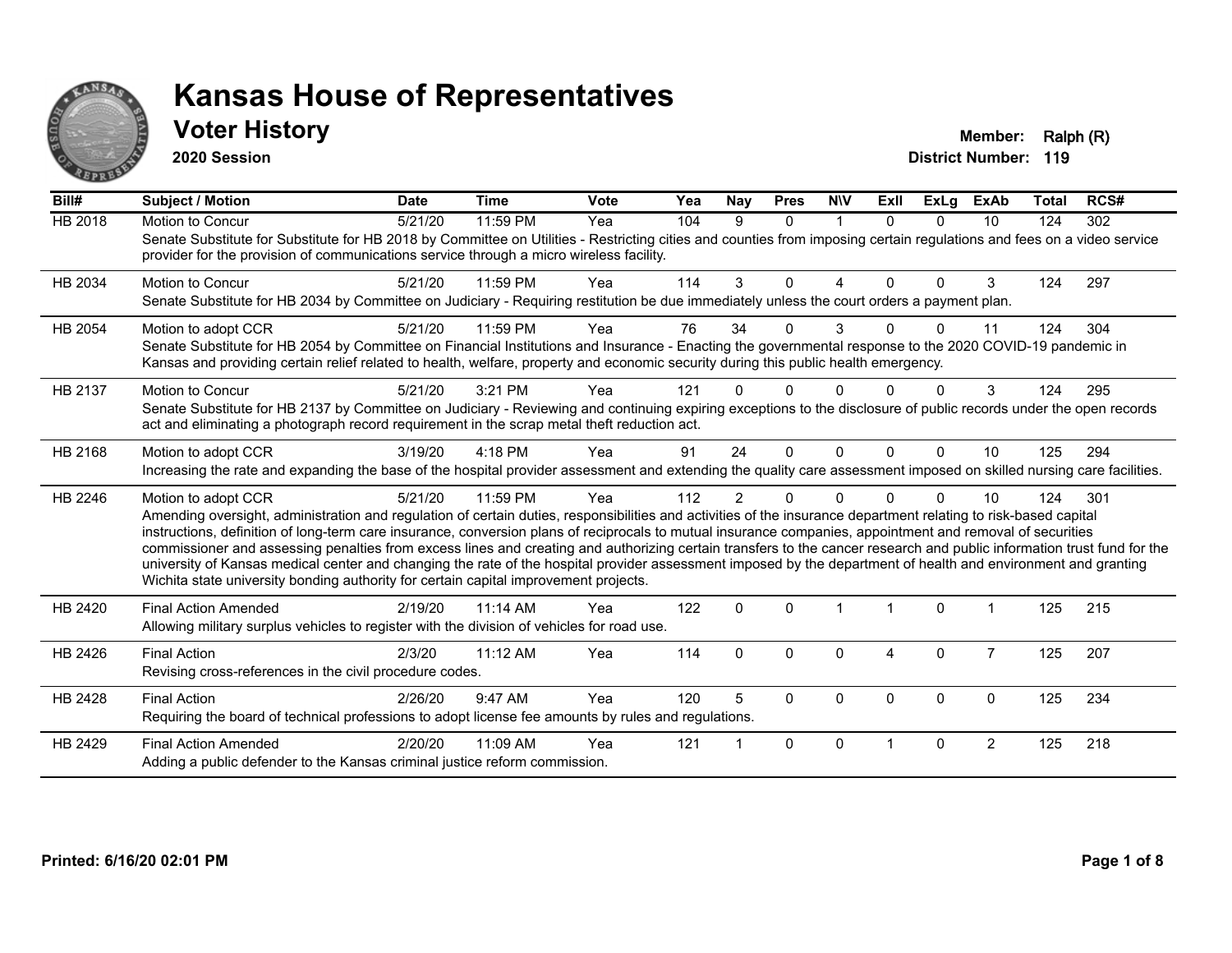

## **Voter History Member: Ralph (R)**

**2020 Session**

| Bill#          | <b>Subject / Motion</b>                                                                                                                                                                                                                                                    | <b>Date</b> | <b>Time</b> | <b>Vote</b> | Yea | <b>Nay</b>   | <b>Pres</b>  | <b>NIV</b>   | Exll                 | ExLg        | <b>ExAb</b>    | <b>Total</b> | RCS# |
|----------------|----------------------------------------------------------------------------------------------------------------------------------------------------------------------------------------------------------------------------------------------------------------------------|-------------|-------------|-------------|-----|--------------|--------------|--------------|----------------------|-------------|----------------|--------------|------|
| HB 2432        | <b>Final Action Amended</b>                                                                                                                                                                                                                                                | 2/20/20     | 11:10 AM    | Yea         | 122 | $\Omega$     | $\mathbf{0}$ | $\mathbf{0}$ |                      | 0           | $\overline{2}$ | 125          | 219  |
|                | Creating the Kansas pesticide waste disposal program and allowing up to \$50,000 to be transferred annually from the Kansas agricultural remediation fund to a new<br>Kansas pesticide waste disposal fund.                                                                |             |             |             |     |              |              |              |                      |             |                |              |      |
| HB 2438        | <b>Final Action</b><br>Allowing certain exceptions to the confidentiality of state child death review board documents.                                                                                                                                                     | 2/26/20     | 9:48 AM     | Yea         | 125 | $\mathbf{0}$ | $\Omega$     | $\Omega$     | $\Omega$             | $\Omega$    | $\Omega$       | 125          | 235  |
|                |                                                                                                                                                                                                                                                                            |             |             |             |     |              |              |              |                      |             |                |              |      |
| <b>HB 2447</b> | <b>Final Action Amended</b><br>Changing how two-way electronic audio-visual communication is used in courts.                                                                                                                                                               | 2/20/20     | 11:16 AM    | Yea         | 83  | 39           | $\mathbf{0}$ | $\mathbf{0}$ | $\blacktriangleleft$ | $\Omega$    | $\overline{2}$ | 125          | 220  |
| HB 2448        | <b>Final Action Amended</b><br>Changing penalties for crimes related to motor vehicles.                                                                                                                                                                                    | 2/19/20     | 11:15 AM    | Yea         | 98  | 25           | 0            | $\mathbf 0$  | $\mathbf 1$          | $\pmb{0}$   | $\mathbf{1}$   | 125          | 216  |
| HB 2449        | <b>Final Action</b><br>Changing the requirements for board of indigents' defense services appointments.                                                                                                                                                                    | 2/20/20     | 11:17 AM    | Yea         | 99  | 23           | $\mathbf{0}$ | $\Omega$     | 1                    | $\Omega$    | $\overline{2}$ | 125          | 221  |
| HB 2451        | <b>Final Action</b><br>Amending Kansas department of agriculture division of animal health license, permit and registration renewal deadlines.                                                                                                                             | 2/20/20     | 11:18 AM    | Yea         | 122 | $\Omega$     | $\mathbf 0$  | 0            | $\blacktriangleleft$ | $\Omega$    | $\overline{2}$ | 125          | 222  |
| HB 2452        | <b>Final Action</b><br>Creating the Kansas reading readiness act.                                                                                                                                                                                                          | 2/26/20     | 9:49 AM     | Yea         | 125 | $\Omega$     | $\mathbf{0}$ | $\Omega$     | $\Omega$             | $\mathbf 0$ | $\mathbf 0$    | 125          | 236  |
| HB 2454        | <b>Final Action Amended</b><br>Self-storage unit rentals; sales and towing of property for nonpayment of rent or abandonment; contractual value of property.                                                                                                               | 2/19/20     | 11:17 AM    | Yea         | 114 | 9            | $\mathbf{0}$ | $\Omega$     |                      | $\Omega$    | $\mathbf{1}$   | 125          | 217  |
| HB 2456        | <b>Final Action</b><br>Clarifying the definition of the term "possession" in the Kansas criminal code.                                                                                                                                                                     | 2/26/20     | $9:50$ AM   | Yea         | 124 |              | $\Omega$     | $\Omega$     | $\Omega$             | $\Omega$    | $\mathbf{0}$   | 125          | 237  |
| HB 2462        | <b>Final Action</b><br>Updating provisions related to the Kansas department of agriculture division of conservation.                                                                                                                                                       | 2/26/20     | 9:51 AM     | Yea         | 125 | $\Omega$     | $\mathbf 0$  | 0            | $\mathbf{0}$         | 0           | $\mathbf 0$    | 125          | 238  |
| HB 2463        | <b>Final Action Amended</b><br>Amending the Kansas pesticide law's licensure requirements and the Kansas chemigation safety law's permittee requirements.                                                                                                                  | 2/26/20     | 9:52 AM     | Yea         | 125 | $\Omega$     | $\Omega$     | $\mathbf{0}$ | $\Omega$             | $\Omega$    | $\mathbf{0}$   | 125          | 239  |
| HB 2464        | <b>Final Action Amended</b><br>Updating egg repacking requirements for retailers.                                                                                                                                                                                          | 2/26/20     | 9:53 AM     | Yea         | 121 | 4            | $\Omega$     | $\Omega$     | $\Omega$             | $\Omega$    | $\Omega$       | 125          | 240  |
| HB 2466        | <b>Final Action</b><br>Enacting the Kansas taxpayer protection act; requiring the signature and tax identification number of paid tax return preparers on income tax returns; authorizing<br>actions to enjoin paid tax return preparers from engaging in certain conduct. | 2/10/20     | 11:10 AM    | Yea         | 118 |              | $\Omega$     |              | $\overline{2}$       | $\Omega$    | 3              | 125          | 212  |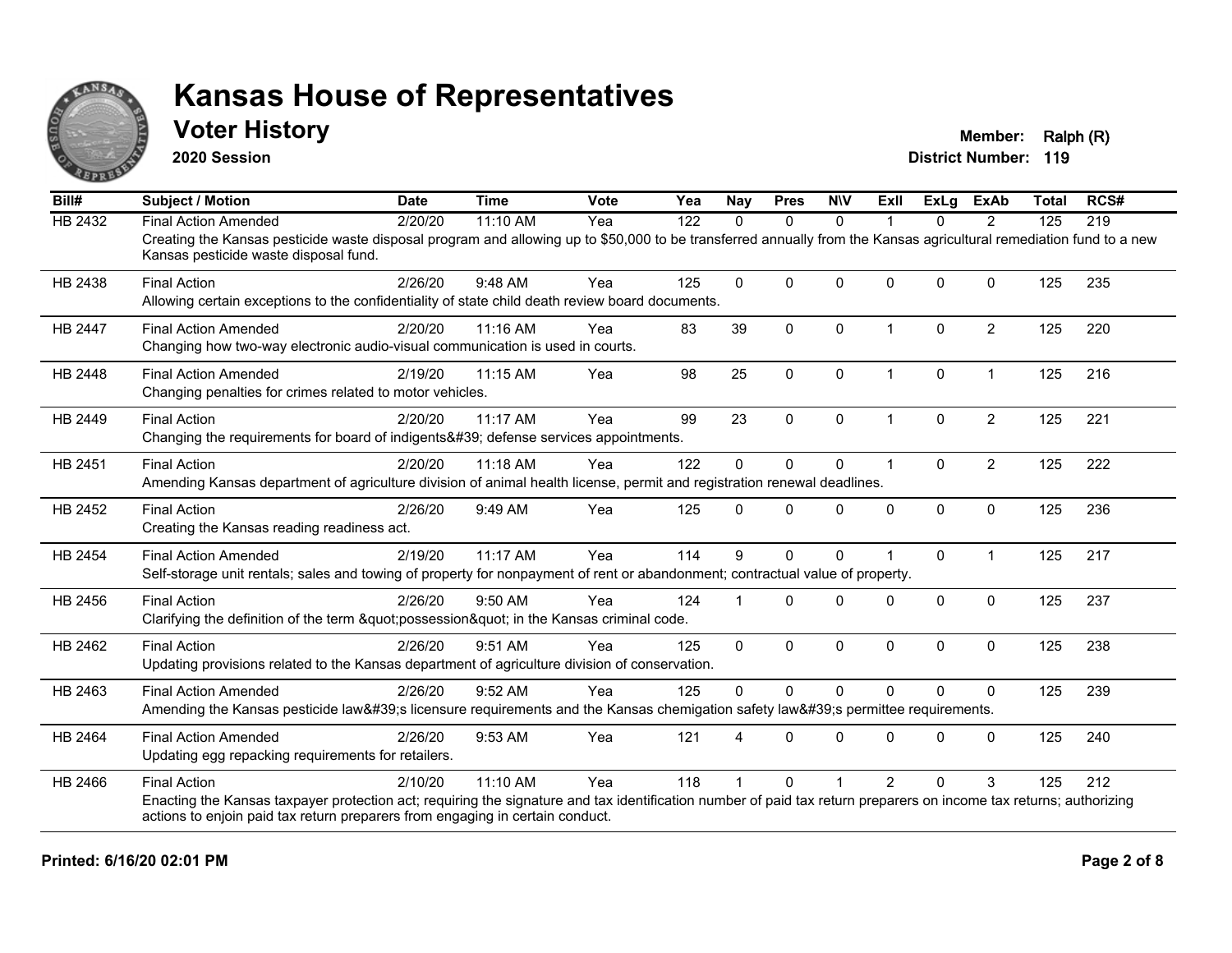

## **Voter History Member: Ralph (R)**

**2020 Session**

| Bill#          | <b>Subject / Motion</b>                                                                                                                                             | <b>Date</b> | <b>Time</b> | Vote | $\overline{Y}$ ea | Nay             | <b>Pres</b>  | <b>NIV</b>   | ExII         | ExLa           | <b>ExAb</b>    | <b>Total</b> | RCS# |
|----------------|---------------------------------------------------------------------------------------------------------------------------------------------------------------------|-------------|-------------|------|-------------------|-----------------|--------------|--------------|--------------|----------------|----------------|--------------|------|
| <b>HB 2467</b> | <b>Final Action Amended</b>                                                                                                                                         | 2/7/20      | 4:10 PM     | Yea  | 105               | $\overline{15}$ | $\mathbf{0}$ | 3            | $\Omega$     | $\overline{2}$ | $\mathbf{0}$   | 125          | 211  |
|                | Removing the spousal exception from sexual battery and requiring a domestic violence offender assessment on a first conviction of domestic battery.                 |             |             |      |                   |                 |              |              |              |                |                |              |      |
| HB 2469        | <b>Final Action Amended</b>                                                                                                                                         | 2/26/20     | $9:54$ AM   | Yea  | 120               | 5               | $\Omega$     | $\Omega$     | $\Omega$     | $\Omega$       | $\Omega$       | 125          | 241  |
|                | Extending terminal medical release to inmates in the custody of the department of corrections with a condition likely to cause death within 120 days.               |             |             |      |                   |                 |              |              |              |                |                |              |      |
| HB 2470        | <b>Final Action</b>                                                                                                                                                 | 2/26/20     | 9:55 AM     | Yea  | 125               | $\mathbf{0}$    | $\Omega$     | $\Omega$     | $\Omega$     | $\Omega$       | $\mathbf{0}$   | 125          | 242  |
|                | Clarifying jurisdiction and supervision of offenders in a certified drug abuse treatment program.                                                                   |             |             |      |                   |                 |              |              |              |                |                |              |      |
| HB 2479        | <b>Final Action</b>                                                                                                                                                 | 2/26/20     | 9:56 AM     | Yea  | 125               | $\Omega$        | $\mathbf 0$  | $\mathbf 0$  | $\mathbf{0}$ | $\mathbf 0$    | $\mathbf 0$    | 125          | 243  |
|                | Codifying the NAIC corporate governance model regulation into statute.                                                                                              |             |             |      |                   |                 |              |              |              |                |                |              |      |
| HB 2480        | <b>Final Action</b>                                                                                                                                                 | 2/26/20     | 9:57 AM     | Yea  | 125               | $\Omega$        | $\Omega$     | $\Omega$     | $\Omega$     | $\Omega$       | $\Omega$       | 125          | 244  |
|                | Updating the definition of long-term care insurance contained in the long-term care insurance act.                                                                  |             |             |      |                   |                 |              |              |              |                |                |              |      |
| <b>HB 2487</b> | <b>Emergency Final Action</b>                                                                                                                                       | 2/26/20     | 4:22 PM     | Yea  | 118               | $\overline{7}$  | $\mathbf{0}$ | $\Omega$     | $\Omega$     | $\Omega$       | $\mathbf{0}$   | 125          | 262  |
|                | Including emotional disability rather than emotional disturbance in the definitions of "children with disabilities" and "individuals with disabilities. "           |             |             |      |                   |                 |              |              |              |                |                |              |      |
| HB 2490        | <b>Final Action</b>                                                                                                                                                 | 3/12/20     | 11:21 AM    | Yea  | 118               | $\overline{2}$  | $\mathbf{0}$ | $\Omega$     |              | $\Omega$       | $\overline{4}$ | 125          | 276  |
|                | Kansas corporation NOL carryforward extension.                                                                                                                      |             |             |      |                   |                 |              |              |              |                |                |              |      |
| HB 2495        | <b>Final Action</b>                                                                                                                                                 | 2/26/20     | 9:58 AM     | Yea  | 125               | $\Omega$        | $\mathbf{0}$ | $\mathbf{0}$ | $\Omega$     | $\Omega$       | $\mathbf{0}$   | 125          | 245  |
|                | Authorizing the crime victims compensation board to waive application time restrictions for a victim of a sexually violent crime to receive compensation for mental |             |             |      |                   |                 |              |              |              |                |                |              |      |
|                | health counseling.                                                                                                                                                  |             |             |      |                   |                 |              |              |              |                |                |              |      |
| HB 2496        | <b>Final Action</b>                                                                                                                                                 | 2/26/20     | 9:59 AM     | Yea  | 125               | $\Omega$        | $\Omega$     | $\Omega$     | $\Omega$     | $\Omega$       | $\mathbf{0}$   | 125          | 246  |
|                | Authorizing court services officers and community corrections officers to provide a certification of identification to offenders.                                   |             |             |      |                   |                 |              |              |              |                |                |              |      |
| <b>HB 2500</b> | <b>Emergency Final Action Amended</b>                                                                                                                               | 2/20/20     | 11:48 AM    | Yea  | 122               | $\Omega$        | $\Omega$     | $\Omega$     |              | $\Omega$       | $\overline{2}$ | 125          | 226  |
|                | Amending the Kansas power of attorney act regarding the form of a power of attorney and the duties of third parties relying and acting on a power of attorney.      |             |             |      |                   |                 |              |              |              |                |                |              |      |
| <b>HB 2501</b> | <b>Final Action Amended</b>                                                                                                                                         | 2/20/20     | 11:19 AM    | Yea  | 119               | 3               | $\Omega$     | $\Omega$     |              | $\Omega$       | 2              | 125          | 223  |
|                | Allowing salvage vehicle pools to apply for ownership documents for vehicles that are disclaimed by insurance companies.                                            |             |             |      |                   |                 |              |              |              |                |                |              |      |
| HB 2503        | <b>Final Action Amended</b>                                                                                                                                         | 2/26/20     | 10:00 AM    | Yea  | 125               | $\Omega$        | $\Omega$     | $\Omega$     | $\Omega$     | $\Omega$       | $\mathbf{0}$   | 125          | 247  |
|                | Authorizing the transfer of \$268,412,000 from the state general fund to the KPERS fund during fiscal year 2020 and eliminating certain level-dollar employer       |             |             |      |                   |                 |              |              |              |                |                |              |      |
|                | contribution payments.                                                                                                                                              |             |             |      |                   |                 |              |              |              |                |                |              |      |
| HB 2506        | <b>EFA Sub Bill Amended</b>                                                                                                                                         | 2/26/20     | 4:26 PM     | Yea  | 123               | $\mathcal{P}$   | $\Omega$     | $\Omega$     | $\Omega$     | $\Omega$       | $\Omega$       | 125          | 265  |
|                | Expanding the military spouse and servicemember's expedited licensure law to certain other license, certificate or registration applicants.                         |             |             |      |                   |                 |              |              |              |                |                |              |      |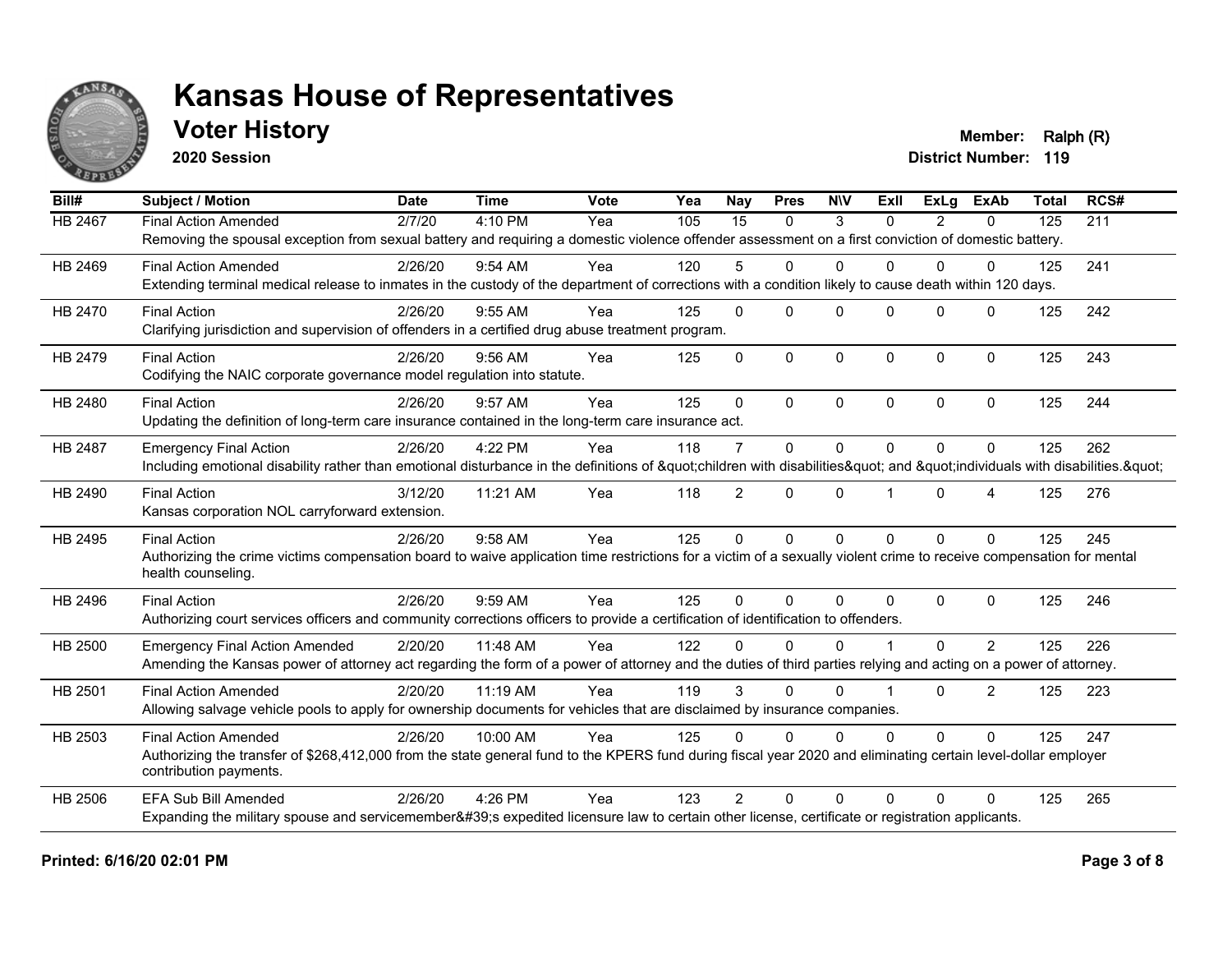

## **Voter History Member: Ralph (R)**

**2020 Session**

| Bill#          | Subject / Motion                                                                                                                                                                                                                                                                                                                                                                                                                                                                                                                                    | <b>Date</b> | <b>Time</b> | Vote | Yea | <b>Nay</b>     | <b>Pres</b>          | <b>NIV</b>   | <b>ExII</b>          | <b>ExLg</b>  | <b>ExAb</b>    | <b>Total</b> | RCS# |
|----------------|-----------------------------------------------------------------------------------------------------------------------------------------------------------------------------------------------------------------------------------------------------------------------------------------------------------------------------------------------------------------------------------------------------------------------------------------------------------------------------------------------------------------------------------------------------|-------------|-------------|------|-----|----------------|----------------------|--------------|----------------------|--------------|----------------|--------------|------|
| <b>HB 2507</b> | <b>Final Action Amended</b><br>Liability protection for businesses that participate in high school work-based learning programs.                                                                                                                                                                                                                                                                                                                                                                                                                    | 2/26/20     | 10:01 AM    | Yea  | 97  | 27             | $\blacktriangleleft$ | $\mathbf{0}$ | $\Omega$             | $\Omega$     | $\Omega$       | 125          | 248  |
| HB 2509        | <b>Emergency Final Action</b><br>Vacating certain blocks in the original town plat set aside for a college and a park of the city of Americus and vesting fee simple title in the city.                                                                                                                                                                                                                                                                                                                                                             | 2/26/20     | 4:22 PM     | Yea  | 122 | 3              | $\Omega$             | $\Omega$     | $\Omega$             | $\Omega$     | $\mathbf{0}$   | 125          | 263  |
| HB 2510        | <b>Emergency Final Action</b><br>Special districts may be dissolved and responsibilities assumed by a city.                                                                                                                                                                                                                                                                                                                                                                                                                                         | 2/26/20     | 4:29 PM     | Yea  | 122 | 3              | 0                    | $\mathbf{0}$ | $\Omega$             | $\Omega$     | $\mathbf{0}$   | 125          | 267  |
| HB 2510        | Motion to adopt CCR<br>Creating the Kansas promise scholarship act; requiring a Kansas foster care children annual academic report card; authorizing the state board of regents on behalf of<br>Kansas state university to sell certain real property in Saline county; providing payment or waiver of tuition for certain dually or concurrently enrolled students;<br>authorizing the practice of the healing arts by healing arts school clinics; providing ACT college entrance exams and workkeys assessments to nonpublic school<br>students. | 5/21/20     | 11:59 PM    | Yea  | 110 | 3              | $\Omega$             |              | $\Omega$             | $\Omega$     | 10             | 124          | 300  |
| HB 2515        | <b>Emergency Final Action Amended</b><br>Creating the Kansas promise scholarship program.                                                                                                                                                                                                                                                                                                                                                                                                                                                           | 2/20/20     | 11:47 AM    | Yea  | 116 | 6              | $\Omega$             | $\Omega$     | $\blacktriangleleft$ | $\Omega$     | 2              | 125          | 225  |
| HB 2516        | <b>Final Action Amended</b><br>Enacting the first-time home buyer savings account act.                                                                                                                                                                                                                                                                                                                                                                                                                                                              | 2/26/20     | 10:03 AM    | Yea  | 123 | $\overline{2}$ | $\mathbf{0}$         | $\Omega$     | $\Omega$             | $\mathbf{0}$ | $\mathbf{0}$   | 125          | 249  |
| HB 2518        | <b>Final Action</b><br>Counting any crime with a domestic violence designation as a prior conviction under domestic battery.                                                                                                                                                                                                                                                                                                                                                                                                                        | 2/26/20     | 10:04 AM    | Yea  | 125 | $\Omega$       | $\mathbf{0}$         | $\Omega$     | $\mathbf{0}$         | $\Omega$     | $\mathbf{0}$   | 125          | 250  |
| HB 2521        | <b>Emergency Final Action Amended</b><br>Enacting the revised uniform athlete agents act.                                                                                                                                                                                                                                                                                                                                                                                                                                                           | 2/20/20     | 11:49 AM    | Yea  | 122 | $\Omega$       | $\Omega$             | $\Omega$     |                      | $\Omega$     | $\overline{2}$ | 125          | 227  |
| HB 2524        | <b>Final Action</b><br>Updating motor carrier laws and regulation of motor carriers by the state corporation commission.                                                                                                                                                                                                                                                                                                                                                                                                                            | 2/17/20     | 11:24 AM    | ExAb | 118 | $\mathbf{0}$   | $\Omega$             | $\Omega$     | 3                    | $\Omega$     | $\overline{4}$ | 125          | 213  |
| HB 2528        | <b>Final Action</b><br>Providing for all vehicles more than 35 years old to qualify as an antique vehicle.                                                                                                                                                                                                                                                                                                                                                                                                                                          | 2/26/20     | 10:05 AM    | Yea  | 124 |                | $\mathbf{0}$         | $\Omega$     | $\Omega$             | $\Omega$     | $\mathbf{0}$   | 125          | 251  |
| HB 2540        | <b>Emergency Final Action Amended</b><br>Requiring moneys attributable to at-risk student weighting be expended for approved at-risk educational programs.                                                                                                                                                                                                                                                                                                                                                                                          | 2/26/20     | 4:37 PM     | Yea  | 111 | 14             | 0                    | $\Omega$     | $\Omega$             | $\mathbf 0$  | $\mathbf 0$    | 125          | 274  |
| HB 2546        | <b>Final Action</b><br>Creating the crime of sexual extortion and adding the crime to the Kansas offender registration act.                                                                                                                                                                                                                                                                                                                                                                                                                         | 2/26/20     | 10:06 AM    | Yea  | 125 | U              | 0                    | 0            | $\Omega$             | 0            | $\mathbf 0$    | 125          | 252  |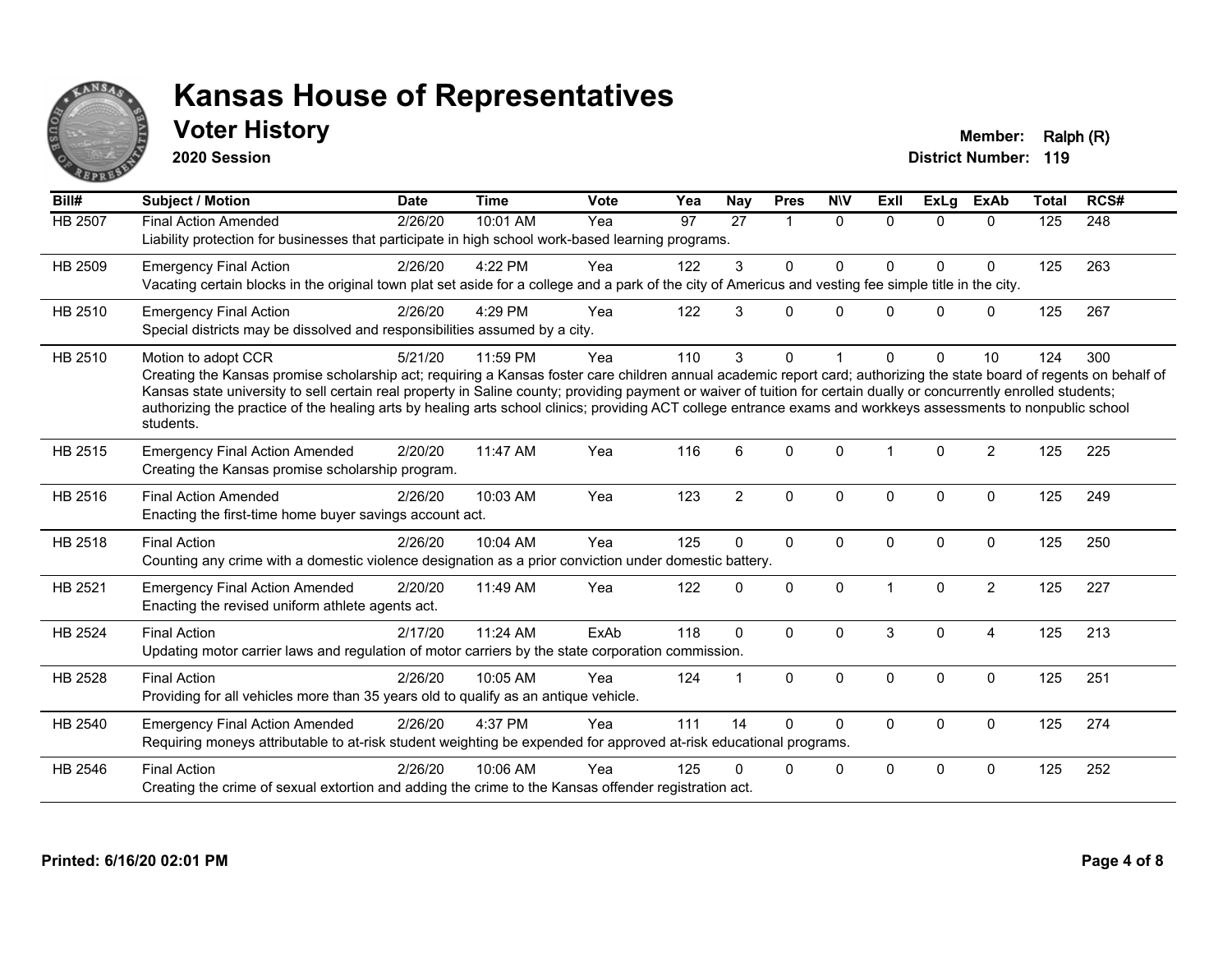

## **Voter History Member: Ralph (R)**

**2020 Session**

| Bill#          | <b>Subject / Motion</b>                                                                                                                                                                                                                                                                                  | <b>Date</b> | <b>Time</b> | <b>Vote</b> | Yea | Nay            | <b>Pres</b>    | <b>NIV</b>   | ExII           | <b>ExLa</b> | <b>ExAb</b>    | <b>Total</b> | RCS# |
|----------------|----------------------------------------------------------------------------------------------------------------------------------------------------------------------------------------------------------------------------------------------------------------------------------------------------------|-------------|-------------|-------------|-----|----------------|----------------|--------------|----------------|-------------|----------------|--------------|------|
| HB 2547        | <b>Final Action Amended</b><br>Making changes to suspended drivers' license requirements.                                                                                                                                                                                                                | 2/26/20     | 10:07 AM    | Yea         | 125 | $\mathbf{0}$   | $\mathbf{0}$   | $\mathbf{0}$ | $\Omega$       | $\Omega$    | $\mathbf{0}$   | 125          | 253  |
| HB 2548        | <b>Final Action Amended</b><br>Claims against the state submitted by the Joint Committee on Special Claims Against the State.                                                                                                                                                                            | 3/13/20     | 8:19 AM     | Yea         | 115 | $\mathbf{1}$   | $\Omega$       | $\mathbf{0}$ | $\overline{2}$ | $\Omega$    | $\overline{7}$ | 125          | 282  |
| HB 2554        | <b>Final Action</b><br>Enacting the uniform fiduciary income and principal act (UFIPA).                                                                                                                                                                                                                  | 2/26/20     | 10:08 AM    | Yea         | 125 | $\Omega$       | $\mathbf{0}$   | $\Omega$     | $\Omega$       | $\Omega$    | $\mathbf{0}$   | 125          | 254  |
| HB 2571        | <b>Final Action Amended</b><br>Club and drinking establishment liquor license eligibility; spouse is a law enforcement officer in another county.                                                                                                                                                        | 3/12/20     | 11:22 AM    | Yea         | 108 | 12             | $\mathbf{0}$   | $\mathbf 0$  | $\overline{1}$ | $\Omega$    | $\overline{A}$ | 125          | 277  |
| HB 2575        | <b>Emergency Final Action Amended</b><br>Amending the Kansas drycleaner environmental response act to change the required deductible rate, environmental surcharge rate and penalty fine amount.                                                                                                         | 2/26/20     | 4:31 PM     | Yea         | 95  | 29             |                | $\Omega$     | $\Omega$       | $\Omega$    | $\Omega$       | 125          | 269  |
| HB 2583        | <b>Emergency Final Action</b><br>Clarify the vacation of territory from city boundaries or release of easements.                                                                                                                                                                                         | 2/26/20     | 4:35 PM     | Yea         | 124 |                | $\Omega$       | $\Omega$     | <sup>n</sup>   | $\Omega$    | $\Omega$       | 125          | 273  |
| HB 2585        | <b>Emergency Final Action Amended</b><br>Amending the Kansas drycleaner environmental response act to change the required deductible rate, environmental surcharge rate and penalty fine amount.                                                                                                         | 2/26/20     | 4:27 PM     | Yea         | 123 | $\overline{2}$ | $\Omega$       | $\Omega$     | $\Omega$       | $\Omega$    | $\Omega$       | 125          | 266  |
| HB 2585        | Motion to Concur<br>Senate Substitute for HB 2585 by Committee on Utilities - Exempting certain public utilities from Kansas income taxation and allowing the state corporation<br>commission to approve certain contract and reduced electric rates and associated cost recovery from all rate classes. | 5/21/20     | 3:59 PM     | Yea         | 75  | 45             |                | $\Omega$     | <sup>0</sup>   | $\Omega$    | 3              | 124          | 296  |
| <b>HB 2587</b> | <b>Final Action</b><br>Allowing venue for an agency adoption to be where a state agency or their subcontracting agencies have offices when the state is the agency.                                                                                                                                      | 2/26/20     | 10:09 AM    | Yea         | 124 |                | $\Omega$       | 0            | <sup>n</sup>   | $\Omega$    | $\Omega$       | 125          | 255  |
| HB 2595        | <b>Final Action Amended</b><br>Eliminating the 30-day delay before offering state surplus property for sale to the general public.                                                                                                                                                                       | 2/20/20     | 11:20 AM    | Yea         | 118 | 3              | $\overline{1}$ | $\mathbf{0}$ |                | $\Omega$    | $\overline{2}$ | 125          | 224  |
| HB 2596        | <b>Final Action Amended</b><br>Allowing an alcoholic liquor manufacturer to obtain a drinking establishment license under certain conditions.                                                                                                                                                            | 3/12/20     | 11:23 AM    | Yea         | 113 |                | $\Omega$       | $\Omega$     |                | $\Omega$    | $\overline{4}$ | 125          | 278  |
| HB 2618        | <b>Emergency Final Action Amended</b><br>Establishing a state broadband grant program under the department of commerce to encourage the deployment of broadband in the state.                                                                                                                            | 2/26/20     | 4:33 PM     | Yea         | 120 | 5              | $\Omega$       | $\Omega$     | $\Omega$       | $\Omega$    | $\mathbf{0}$   | 125          | 271  |
| HB 2619        | <b>Final Action</b><br>Adjusting the frequency of the KPERS actuarial experience study.                                                                                                                                                                                                                  | 2/26/20     | $10:10$ AM  | Yea         | 118 |                | $\Omega$       | $\Omega$     | $\Omega$       | $\Omega$    | $\mathbf{0}$   | 125          | 256  |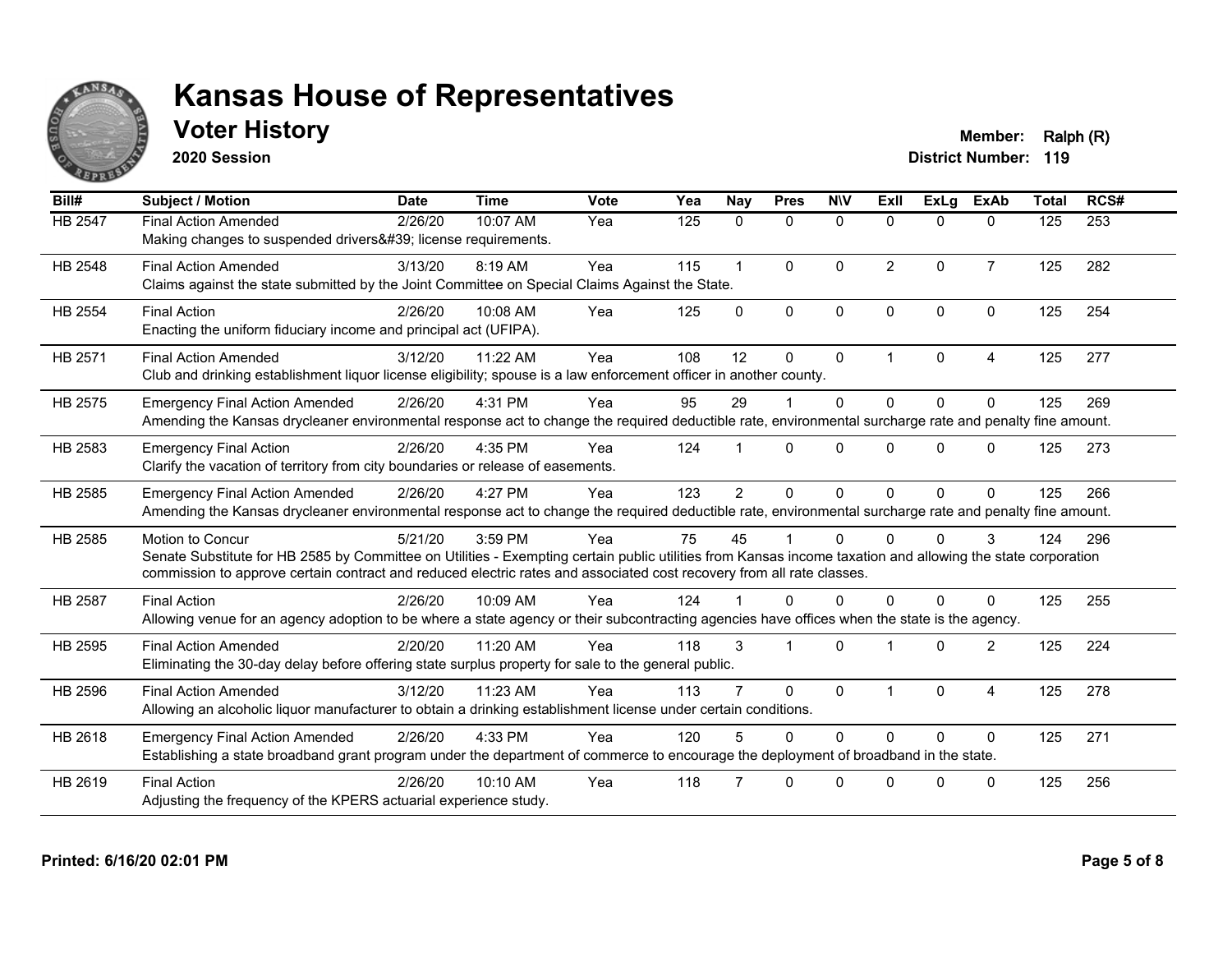

## **Voter History Member: Ralph (R)**

**2020 Session**

| Bill#           | <b>Subject / Motion</b>                                                                                                                                                                                                                                                                                                                                                                                                                                                                                                                                                                                                                                                                                                                                                                                                                                                                                                                                                                                       | <b>Date</b> | <b>Time</b> | <b>Vote</b> | Yea | <b>Nay</b> | <b>Pres</b> | <b>NIV</b> | <b>ExII</b>    | <b>ExLg</b> | <b>ExAb</b>    | <b>Total</b> | RCS# |
|-----------------|---------------------------------------------------------------------------------------------------------------------------------------------------------------------------------------------------------------------------------------------------------------------------------------------------------------------------------------------------------------------------------------------------------------------------------------------------------------------------------------------------------------------------------------------------------------------------------------------------------------------------------------------------------------------------------------------------------------------------------------------------------------------------------------------------------------------------------------------------------------------------------------------------------------------------------------------------------------------------------------------------------------|-------------|-------------|-------------|-----|------------|-------------|------------|----------------|-------------|----------------|--------------|------|
| <b>HB 2619</b>  | Motion to Concur<br>Senate Substitute for HB 2619 by Committee on Financial Institutions and Insurance - Enacting the Kansas economic recovery loan deposit program, updating field of<br>membership requirements of credit unions and allowing privilege tax deductions on agricultural real estate loans and single family residence loans.                                                                                                                                                                                                                                                                                                                                                                                                                                                                                                                                                                                                                                                                 | 5/21/20     | 11:59 PM    | Yea         | 114 | 3          | $\Omega$    | $\Omega$   | $\Omega$       | $\Omega$    | $\overline{7}$ | 124          | 298  |
| HB 2646         | <b>Final Action</b><br>Allowing the attorney general to coordinate training for law enforcement agencies on missing and murdered indigenous people.                                                                                                                                                                                                                                                                                                                                                                                                                                                                                                                                                                                                                                                                                                                                                                                                                                                           | 2/26/20     | 10:11 AM    | Yea         | 125 | 0          | 0           | ∩          |                | U           | 0              | 125          | 257  |
| HB 2689         | <b>Final Action Amended</b><br>Amending the angel investor tax credit with respect to the definition of qualified securities, tax credit limitations and amounts, investor requirements and extending the<br>date that credits may be allowed.                                                                                                                                                                                                                                                                                                                                                                                                                                                                                                                                                                                                                                                                                                                                                                | 3/13/20     | 8:23 AM     | Yea         | 103 | 12         |             | $\Omega$   | $\overline{2}$ | $\Omega$    | $\overline{7}$ | 125          | 283  |
| HB 2695         | <b>Emergency Final Action</b><br>Allowing special agents from the department of corrections to attend the Kansas law enforcement training center.                                                                                                                                                                                                                                                                                                                                                                                                                                                                                                                                                                                                                                                                                                                                                                                                                                                             | 2/26/20     | 4:34 PM     | Yea         | 125 | 0          | $\Omega$    | $\Omega$   | $\Omega$       | $\Omega$    | $\Omega$       | 125          | 272  |
| HB 2699         | <b>Final Action</b><br>Requiring court services officers to assist with child in need of care cases when directed by a judge.                                                                                                                                                                                                                                                                                                                                                                                                                                                                                                                                                                                                                                                                                                                                                                                                                                                                                 | 2/26/20     | 10:13 AM    | Yea         | 105 | 20         | $\Omega$    | $\Omega$   | $\Omega$       | $\Omega$    | $\Omega$       | 125          | 258  |
| HB 2702         | <b>Emergency Final Action</b><br>Decoupling the KIT and KIR workforce training programs from the high performance incentive fund program and enhancing the workforce training tax credit.                                                                                                                                                                                                                                                                                                                                                                                                                                                                                                                                                                                                                                                                                                                                                                                                                     | 2/26/20     | 4:32 PM     | Yea         | 125 | $\Omega$   | $\Omega$    | $\Omega$   | $\Omega$       | $\Omega$    | $\mathbf{0}$   | 125          | 270  |
| HB 2702         | Motion to adopt CCR<br>Enacting the Kansas taxpayer protection act; establishing notice and public hearing requirements prior to approval by a governing body to exceed its revenue neutral<br>rate for the imposition of property tax and discontinuing the city and county tax lid; providing a waiver of interest and fees on certain delinquent property taxes for a<br>period of time and delaying preparation of delinquent real estate tax list and notice; prohibiting valuation increase for real property solely as the result of normal repair,<br>replacement or maintenance of existing structure; providing for county treasurers to establish a payment plan for the payment of delinquent or nondelinquent taxes;<br>requiring the state board of tax appeals to serve orders and notices by electronic means if requested by the party; prohibiting county appraisers and the state board of<br>tax appeals from increasing the valuation of county appraised property in valuation appeals. | 5/21/20     | 11:59 PM    | Nay         | 89  | 28         | 0           | $\Omega$   | U              | 0           | 7              | 124          | 299  |
| HB 2708         | <b>Emergency Final Action</b><br>Creating a drug abuse treatment program for people on diversion and allowing county attorneys to enter into agreements with court services and community<br>corrections for supervision.                                                                                                                                                                                                                                                                                                                                                                                                                                                                                                                                                                                                                                                                                                                                                                                     | 2/26/20     | 4:23 PM     | Yea         | 125 | 0          | $\Omega$    | $\Omega$   | $\Omega$       | $\Omega$    | $\Omega$       | 125          | 264  |
| HB 2713         | <b>Emergency Final Action Amended</b><br>Enacting the revised uniform law on notarial acts.                                                                                                                                                                                                                                                                                                                                                                                                                                                                                                                                                                                                                                                                                                                                                                                                                                                                                                                   | 2/26/20     | 4:30 PM     | Yea         | 122 | 3          | 0           | 0          | $\Omega$       | 0           | 0              | 125          | 268  |
| <b>HCR 5025</b> | <b>EFA Amend and Debate</b><br>Ratifying and providing the continuation of the March 12, 2020, state of disaster emergency declaration for the state of Kansas.                                                                                                                                                                                                                                                                                                                                                                                                                                                                                                                                                                                                                                                                                                                                                                                                                                               | 3/13/20     | 11:21 AM    | Yea         | 116 | U          | 0           | ∩          | $\overline{2}$ | $\Omega$    | $\overline{7}$ | 125          | 284  |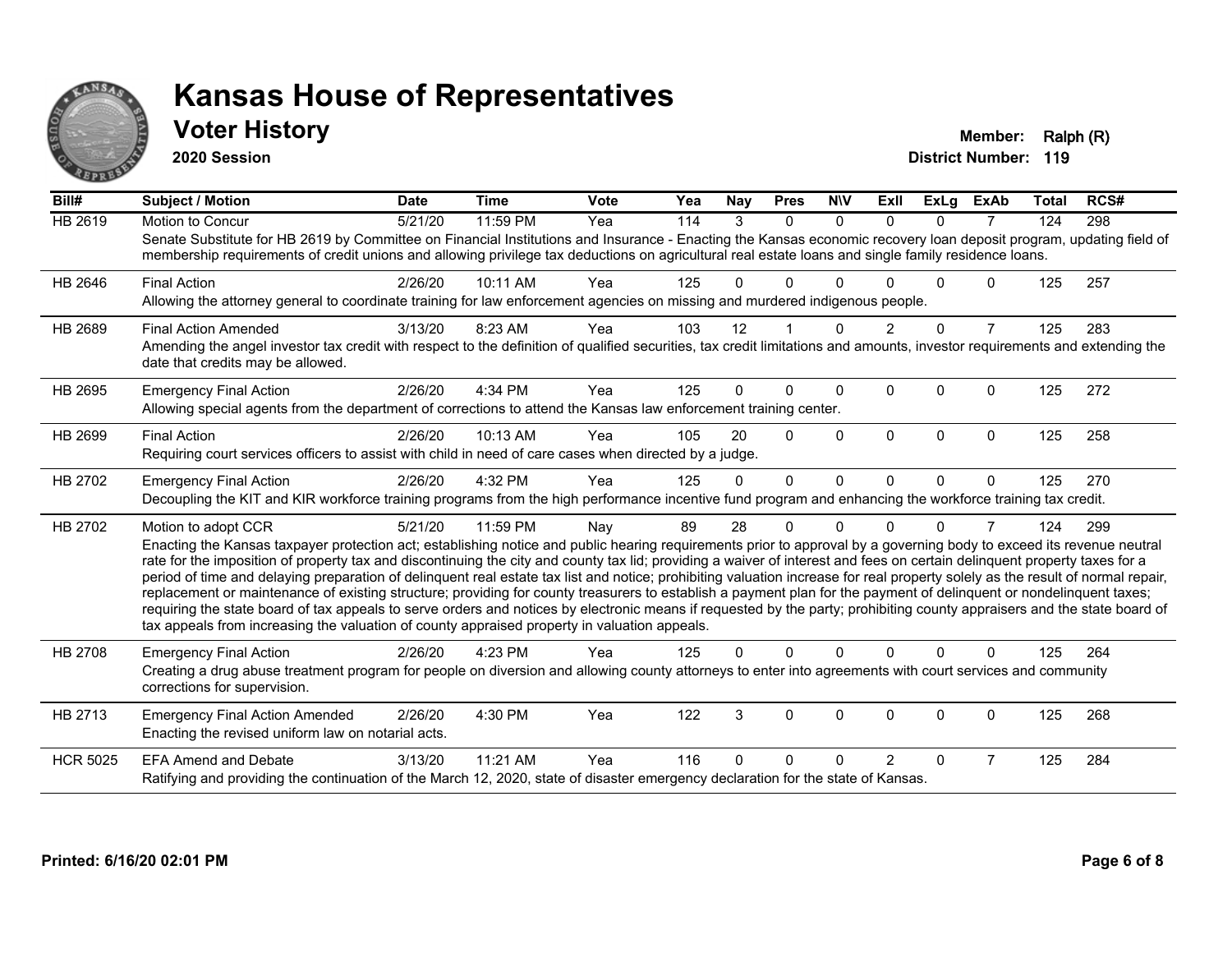

## **Voter History Member: Ralph (R)**

**2020 Session**

| Bill#           | Subject / Motion                                                                                                                                                                                                                                                                  | <b>Date</b> | <b>Time</b> | <b>Vote</b> | Yea | <b>Nay</b> | <b>Pres</b> | <b>NIV</b> | ExII           | <b>ExLg</b>    | <b>ExAb</b> | Total | RCS# |
|-----------------|-----------------------------------------------------------------------------------------------------------------------------------------------------------------------------------------------------------------------------------------------------------------------------------|-------------|-------------|-------------|-----|------------|-------------|------------|----------------|----------------|-------------|-------|------|
| <b>HCR 5025</b> | Motion to adopt CCR<br>Ratifying and providing the continuation of the March 12, 2020, state of disaster emergency declaration for the state of Kansas, subject to limitations.                                                                                                   | 3/19/20     | 4:11 PM     | Yea         | 115 | 0          | 0           | $\Omega$   | 0              | $\Omega$       | 10          | 125   | 293  |
| <b>SB 27</b>    | <b>EFA Amend and Debate</b><br>House Substitute for SB 27 by Committee on Commerce, Labor and Economic Development - Providing for a maximum of 26 weeks of unemployment insurance<br>benefits and compensation for the pre-payment waiting period.                               | 3/17/20     | $1:02$ PM   | Yea         | 119 |            |             |            |                |                |             | 125   | 288  |
| <b>SB66</b>     | Motion to adopt CCR<br>Appropriations for Fy 2020, 2021 and 2022 for various state agencies.                                                                                                                                                                                      | 3/19/20     | 3:52 PM     | Yea         | 99  | 16         | ŋ           | $\Omega$   | 0              | <sup>0</sup>   | 10          | 125   | 292  |
| SB 102          | <b>EFA Amend and Debate</b><br>House Substitutes for SB 102 by Committee on Judiciary - Allowing the chief justice of the Kansas supreme court to extend or suspend deadlines or time limitations to<br>secure the health and safety of court users, staff and judicial officers. | 3/16/20     | 12:13 PM    | Yea         | 113 | 5          | 0           | 0          | 3              | 0              | 4           | 125   | 285  |
| <b>SB 142</b>   | EFA Sub Bill Amended<br>House Substitute for SB No. 142 by House Committee on K-12 Education Budget - Authorizing the state board of education to grant waivers for school districts from<br>the requirement to provide a minimum number of school hours during the school term.  | 3/17/20     | 10:31 AM    | Yea         | 117 | 2          |             | O          |                |                |             | 125   | 287  |
| <b>SB 155</b>   | <b>Final Action</b><br>Cemetery district territory deannexed from the territory of Valley Center.                                                                                                                                                                                 | 2/7/20      | $4:08$ PM   | Yea         | 119 |            | $\Omega$    | 3          | $\Omega$       | $\mathfrak{p}$ | $\Omega$    | 125   | 210  |
| <b>SB 173</b>   | <b>EFA Amend and Debate</b><br>House Substitute for SB 173 by Committee on Appropriations - Providing for the Eisenhower legacy transportation plan.                                                                                                                              | 3/16/20     | 7:20 PM     | Yea         | 103 | 16         |             | O          | $\overline{2}$ | 0              | 3           | 125   | 286  |
| <b>SB 173</b>   | Motion to adopt CCR<br>House Substitute for SB 173 by Committee on Appropriations - Providing for the Eisenhower legacy transportation plan.                                                                                                                                      | 3/19/20     | 12:04 PM    | Yea         | 112 | 3          |             | $\Omega$   | 0              | $\Omega$       | 10          | 125   | 291  |
| <b>SCR 1613</b> | <b>Final Action</b><br>Amending the bill of rights of the constitution of the state of Kansas to reserve to the people the right to regulate abortion through their elected state representatives<br>and senators.                                                                | 2/7/20      | 4:07 PM     | Yea         | 80  | 43         |             |            |                |                |             | 125   | 209  |